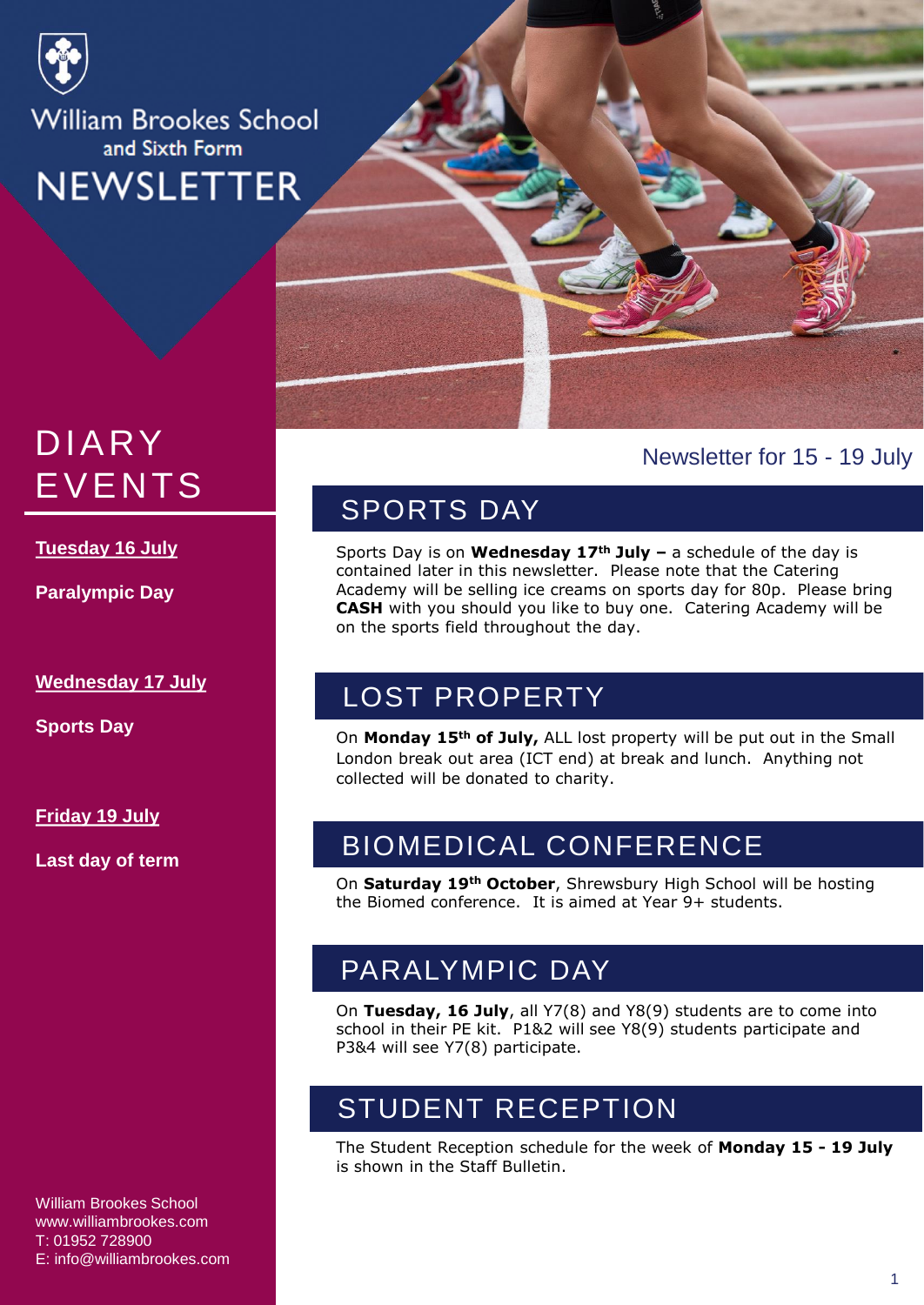

# DIARY EVENTS

William Brookes School www.williambrookes.com T: 01952 728900 E: info@williambrookes.com Newsletter for 15 - 19 July

# DROP IT AND READ YRS 7 - 9

**Date:** No drop it and read this week

**No drop it and read this week**

# SCHOOL MEALS MENU



The school menu will be MENU 3.

# CAREERS INTERVIEWS

The schedule and location for careers interviews next week is shown in the Staff Bulletin. Individual students will also be contacted by email. **Please check your email to see if you have an interview.**

# WOW – WORD OF THE WEEK

| Word of the Week     | Method                                                            |
|----------------------|-------------------------------------------------------------------|
| <b>Word Type</b>     | <b>Noun</b>                                                       |
| <b>Definition</b>    | A procedure or process for doing something.                       |
| In a Sentence        | He claims to have developed a new method for<br>growing tomatoes. |
| <b>Synonyms</b>      | Method, tactic, strategy.                                         |
| <b>Subject Links</b> | Science, Geography, Art.                                          |

Make sure to check out the video on the Word of the Week. These videos go into greater detail on the word and how to use it effectively!

The link for the WOW is: https://web.microsoftstream.com/video/7de7e0e7-37c1-4b5b-80d6 c0623929eb4d?list=studio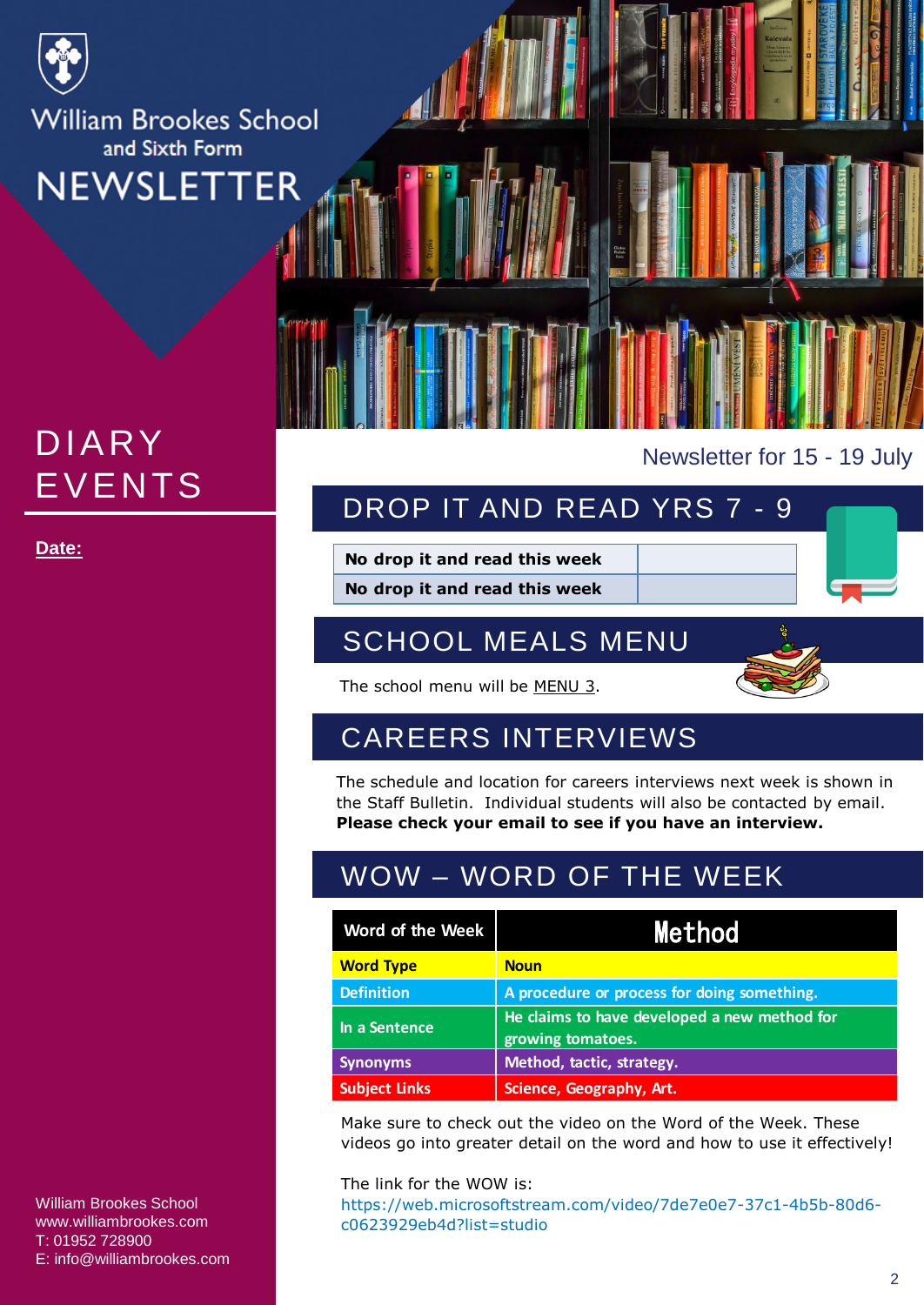



# **WILLIAM BROOKES SCHOOL**

# Newsletter for 15 - 19 July

# DofE NEWS

## **Message for (new) Year 10 participants**

All Registration forms need to be signed and returned with the fee paid, by Monday 15<sup>th</sup> July, if you wish to register to start your Bronze Award. Late forms will not be accepted. Any questions please speak to Miss McCombie or Miss Aston.

## **Bronze Qualifying Expedition**

Over the last 2 weekends 27 participants have successfully completed the Expedition section of their Bronze Duke of Edinburgh's Award. Participants walked for 6 hours a day, using a map to navigate their planned route. They carried everything they needed to be self-sufficient for 2 days and 1 night. They camped overnight, cooking their own substantial meals in the evening. Lots of pasta, rice, steak and bacon was cooked and enjoyed!

In order to complete the expedition successfully they had to show that they could work as a team to complete their aim. All the teams had chosen different aims: one team were learning some Gaelic words to describe the countryside they were journeying through. Another team chose to compose a song describing their expedition experience and performed it to the assessor at the end of their expedition. Other teams chose to do a survey of the animals they saw on their journey.

All the participants did really well, not complaining about the hot weather, and managing to defend their lunch from a greedy sheep at Pole Cottage!

Five of the participants have now completed all 4 sections of their Bronze Award – well done! The other 22 participants now have to finish off their volunteering, physical and skills sections in order to achieve their Bronze Award, by uploading their assessor reports to their eDofE accounts. If this is a problem for anyone then they needs to speak to Miss McCombie or Miss Aston asap.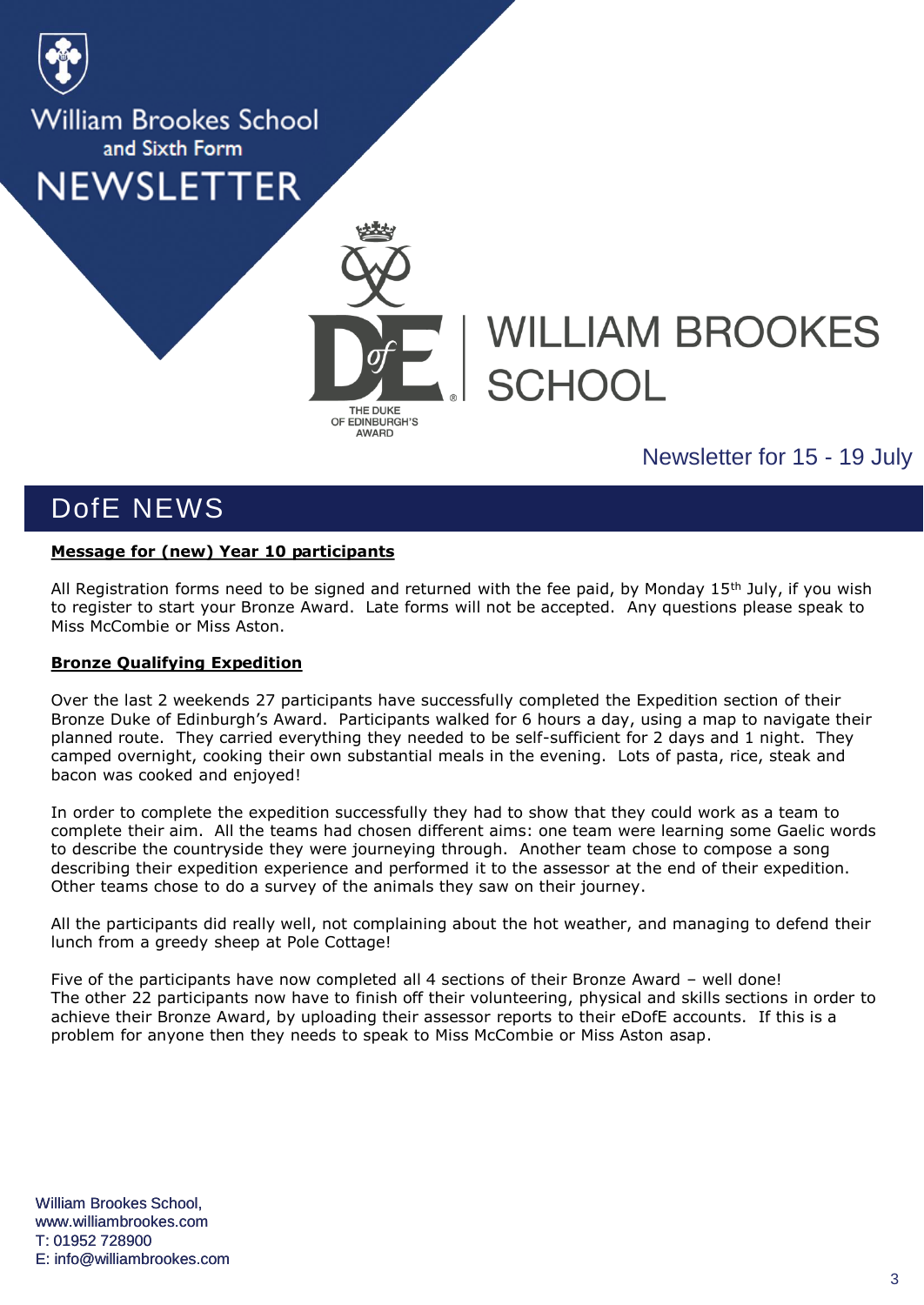

Newsletter for 15 - 19 July

# ARRANGEMENTS FOR LAST DAY OF TERM

#### **Whole School Assembly Friday, 19 July, 13.00-14.00 hrs**

#### **Additional information:**

Students to enter in following order:

- Athens (via fire door nearest MWLC entrance and using Staff/Emergency Evacuation stairs)
- Beijing (via door at top of PE corridor nearest Simmill's and using Staff/Sixth Form stairs)
- Sydney (via door at bottom of PE corridor nearest the PE Office and using student stairs)
- London (via door at top of PE corridor nearest Simmill's)
- Sixth Form (via door at bottom of PE corridor nearest the PE Office)

#### **Awards:**

Tutors and Intervention Tutors to nominate their Student of the Year using criteria such as:

- The tutee who has made the most progress this year from a personal perspective The tutee who has been awarded the most Desire to Improve house points
- The tutee who has been awarded the most Attitude to Learning house points

AHT/HL to award: Attendance (100%)

#### *AHT/HL to announce winners and students to stand. Tutor to move along line and present Certificates whilst staff and students applaud!*

### **Seating Plan:**

4 x blocks of 8 x 23 tutor group rows Tutor to be seated at end of row (opposite end from AHT/HL) Subject TAs to sit with associated House Learning Support Assistants to sit with Tutor Group of the student they work with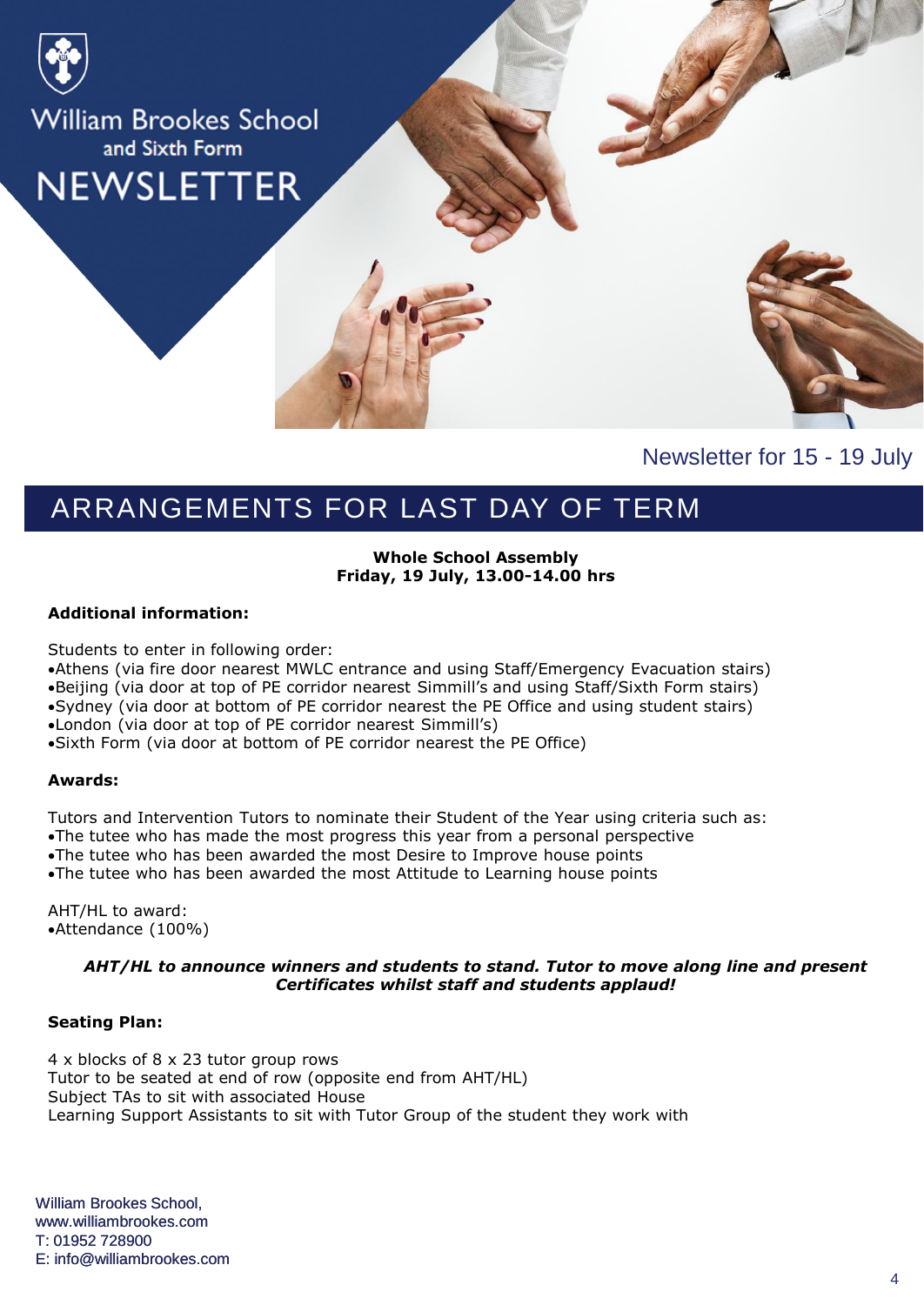

Newsletter for 15 - 19 July

# ARRANGEMENTS FOR LAST DAY OF TERM - SEATING



William Brookes School, www.williambrookes.com T: 01952 728900 E: info@williambrookes.com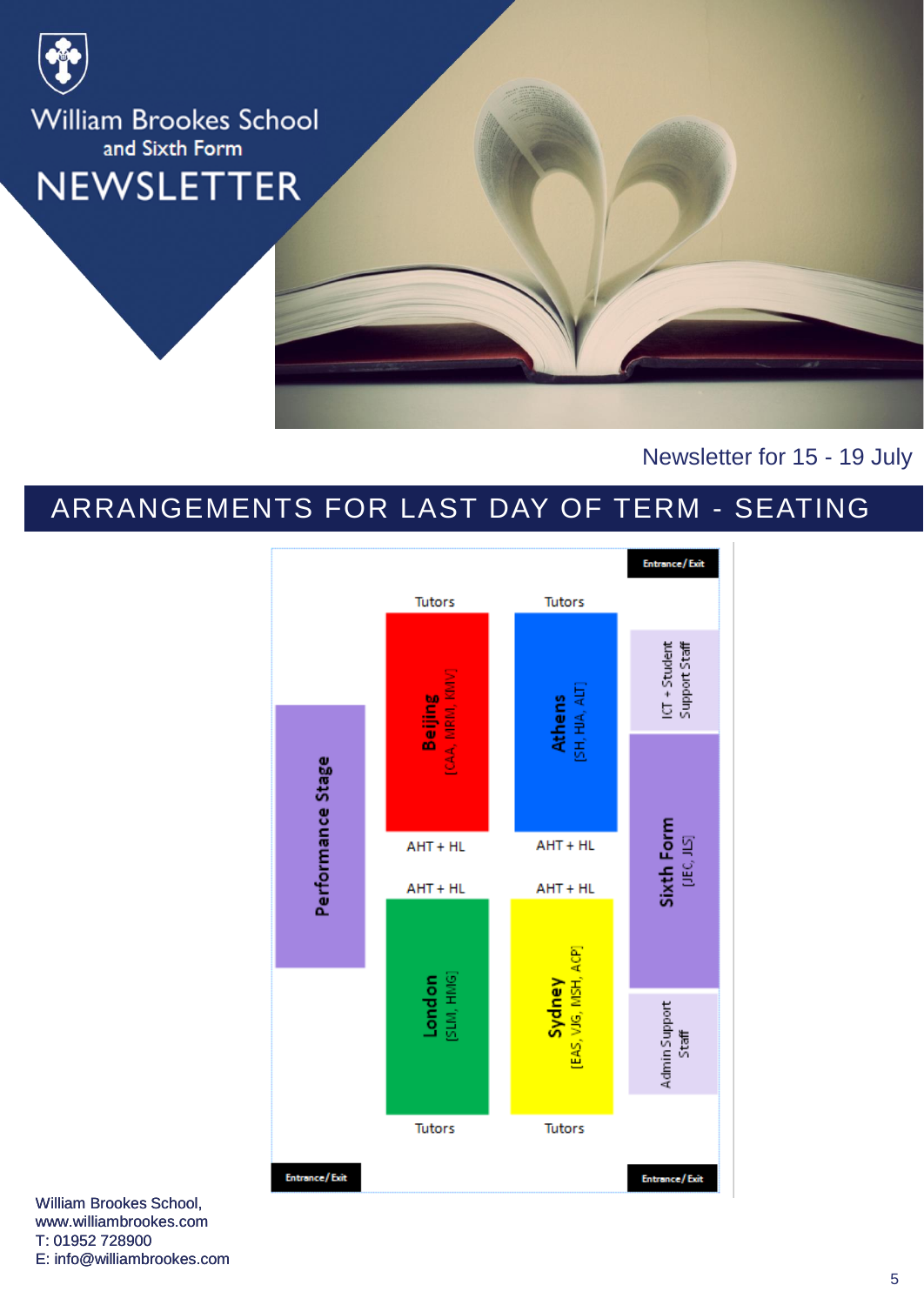

Newsletter for 15 - 19 July

# ARRANGEMENTS FOR LAST DAY OF TERM

| Day              | Period 1<br>08.50-09.40 | Period 2<br>09.40-10.30                     |                                | Period 3<br>10.50-11.40                  |                              |                                       | 13.00-14.00<br>(with 10 mins<br>either side) |                                           | 14.10<br>students<br>leave                                              |
|------------------|-------------------------|---------------------------------------------|--------------------------------|------------------------------------------|------------------------------|---------------------------------------|----------------------------------------------|-------------------------------------------|-------------------------------------------------------------------------|
| <b>Fri</b><br>19 |                         | Normal lessons<br>(50 mins for each period) | <b>Break</b><br>10.30<br>10.50 | Normal<br>lessons<br>$(50 \text{ mins})$ | Lunch<br>11.40<br>۰<br>12.40 | Tutor<br>Period<br>$12.40 -$<br>13.00 | Whole School<br>Assembly in<br>Sports Hall   | <b>Tutor</b><br>Period<br>14.00-<br>14.10 | Restaurant<br>1850 for<br>farewells and<br>end of term<br>celebrations. |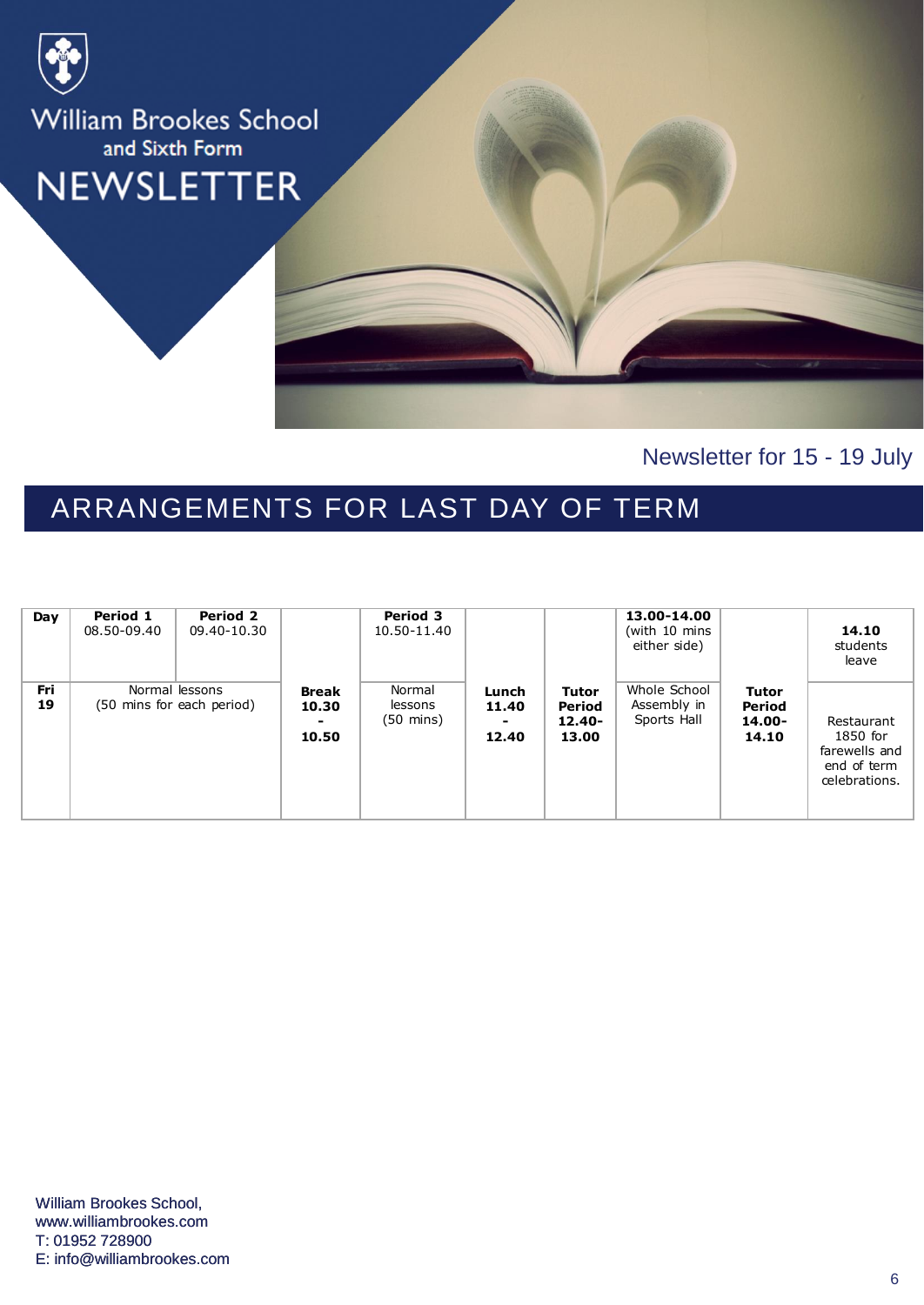## Right click and select Change Picture… to **SPORTS DAY FIELD EVENTS WILLIAM BROOKES SPORTS DAY WEDNESDAY, 17 JULY**

The following events will be held on the morning of Sports Day.

add any posters sent in for the newsletters sent in for the newsletters sent in for the newsletters in form

If students are entered in two events scheduled for the same time – report to both and then participate in one and then go to the other. The only exception to this is 800m where students must report to their field event and then come immediately to the track. If they miss their race they will not be able to enter.

## **Session 1 : 09.10 – 09.50**

Y9&10 Boys Javelin Y8&9 Girls Discus Y7&8 Boys High Jump Y7 Girls Long Jump Y7&8 Boys Shot

## **Session 2 : 09.50 – 10.30**

Y7&8 Girls Javelin Y8&9 Boys Discus Y7&8 Boys High Jump Y8&9 Girls Long Jump Y7&8 Girls Shot

## **Session 3 : 10.40 – 11.20**

Y9&10 Girls High Jump Y9&10 Boys Triple Jump Y7&8 Boys Javelin Y10 Girls Discus All 800m

## **Session 4 : 11.30 – 12.00**

Y9&10 Girls High Jump Y8 Boys Triple Jump Y9&10 Girls Javelin Y10 Boys Discus All Hurdles

## **Only students who are participating are allowed on the field**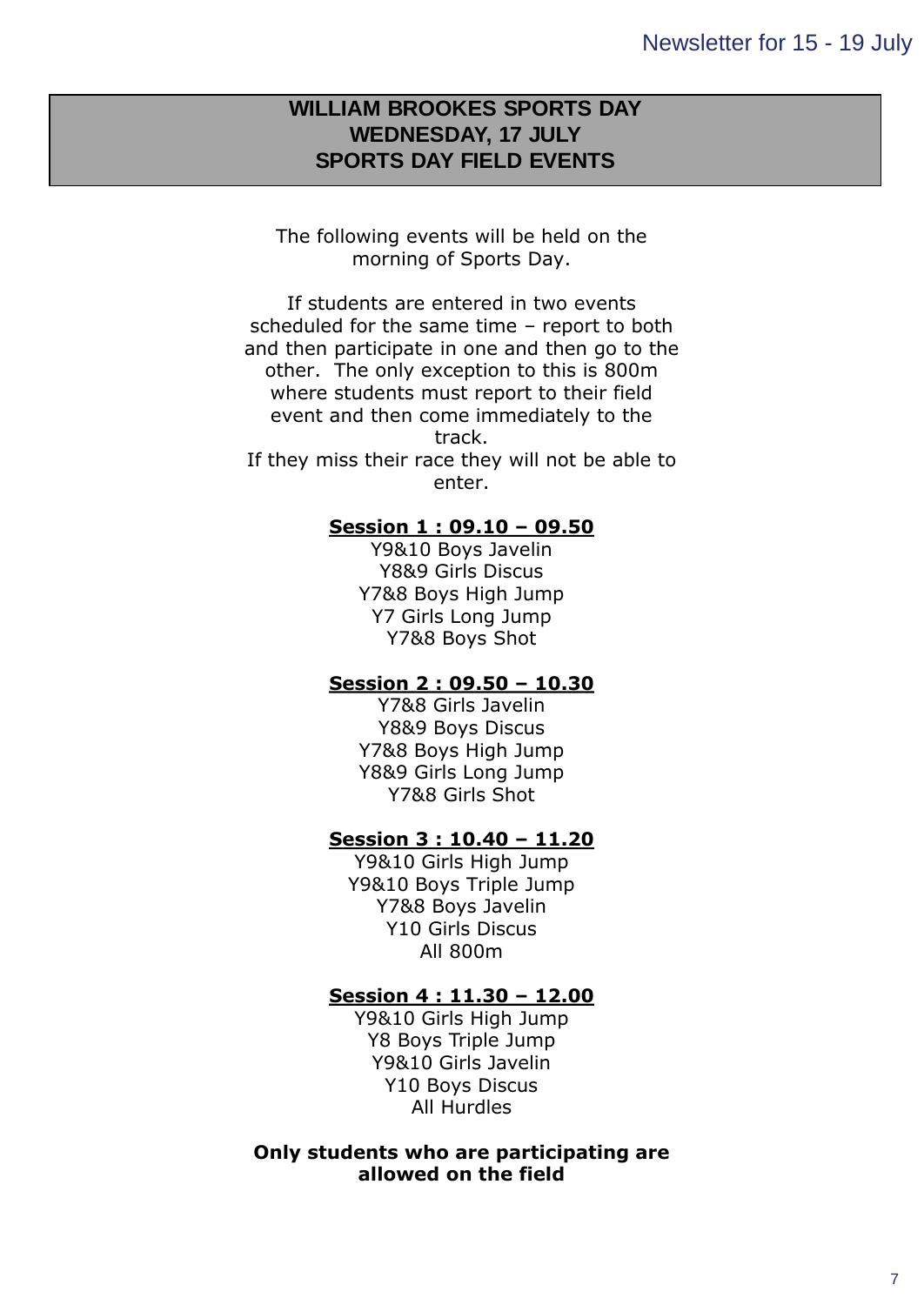# **Right click and select SPORTS DAY AFTERNOON**  $\blacksquare$ **WILLIAM BROOKES SPORTS DAY WEDNESDAY, 17 JULY**

**Track**

| 13.35 | 100m         | Y7 Girls A&B  |  |  |
|-------|--------------|---------------|--|--|
|       | 100m         | Y7 Boys A&B   |  |  |
|       | 100m         | Y8 Girls A&B  |  |  |
|       | 100m         | Y8 Boys A&B   |  |  |
|       | 100m         | Y9 Girls A&B  |  |  |
|       | 100m         | Y9 Boys A&B   |  |  |
|       | 100m         | Y10 Girls A&B |  |  |
|       | 100m         | Y10 Boys A&B  |  |  |
|       | 300m         | Y7 Boys A&B   |  |  |
|       | 300m         | Y8 Boys A&B   |  |  |
| 14.00 | 300m         | Y9 Girls A&B  |  |  |
|       | 300m         | Y9 Boys A&B   |  |  |
|       | 300m         | Y10 Girls A&B |  |  |
|       | 300m         | Y10 Boys A&B  |  |  |
|       | 200m         | Y7 Girls A&B  |  |  |
|       | 200m         | Y7 Boys A&B   |  |  |
|       | 200m         | Y8 Girls A&B  |  |  |
| 14.20 | 200m         | Y8 Boys A&B   |  |  |
|       | 200m         | Y9 Girls A&B  |  |  |
|       | 200m         | Y9 Boys A&B   |  |  |
|       | 200m         | Y10 Girls A&B |  |  |
|       | 200m         | Y10 Boys A&B  |  |  |
|       | 4x200m Relay | Y7 Girls      |  |  |
|       | 4x200m Relay | Y7 Boys       |  |  |
|       | 4x200m Relay | Y8 Girls      |  |  |
| 14.20 | 4x200m Relay | Y8 Boys       |  |  |
|       | 4x200m Relay | Y9 Girls      |  |  |
|       | 4x200m Relay | Y9 Boys       |  |  |
|       | 4x200m Relay | Y10 Girls     |  |  |
|       | 4x200m Relay | Y10 Boys      |  |  |
|       |              |               |  |  |

# **Field**

| 12.50 | High Jump | <b>Y9&amp;10 Boys</b>  |  |  |
|-------|-----------|------------------------|--|--|
|       | Long Jump | Y7&8 Boys              |  |  |
|       | Shot      | <b>Y9&amp;10 Boys</b>  |  |  |
| 13.20 | Long Jump | <b>Y9&amp;10 Boys</b>  |  |  |
| 13.50 | High Jump | Y7&8 Girls             |  |  |
|       | Long Jump | Y <sub>10</sub> Girls  |  |  |
|       | Shot      | <b>Y9&amp;10 Girls</b> |  |  |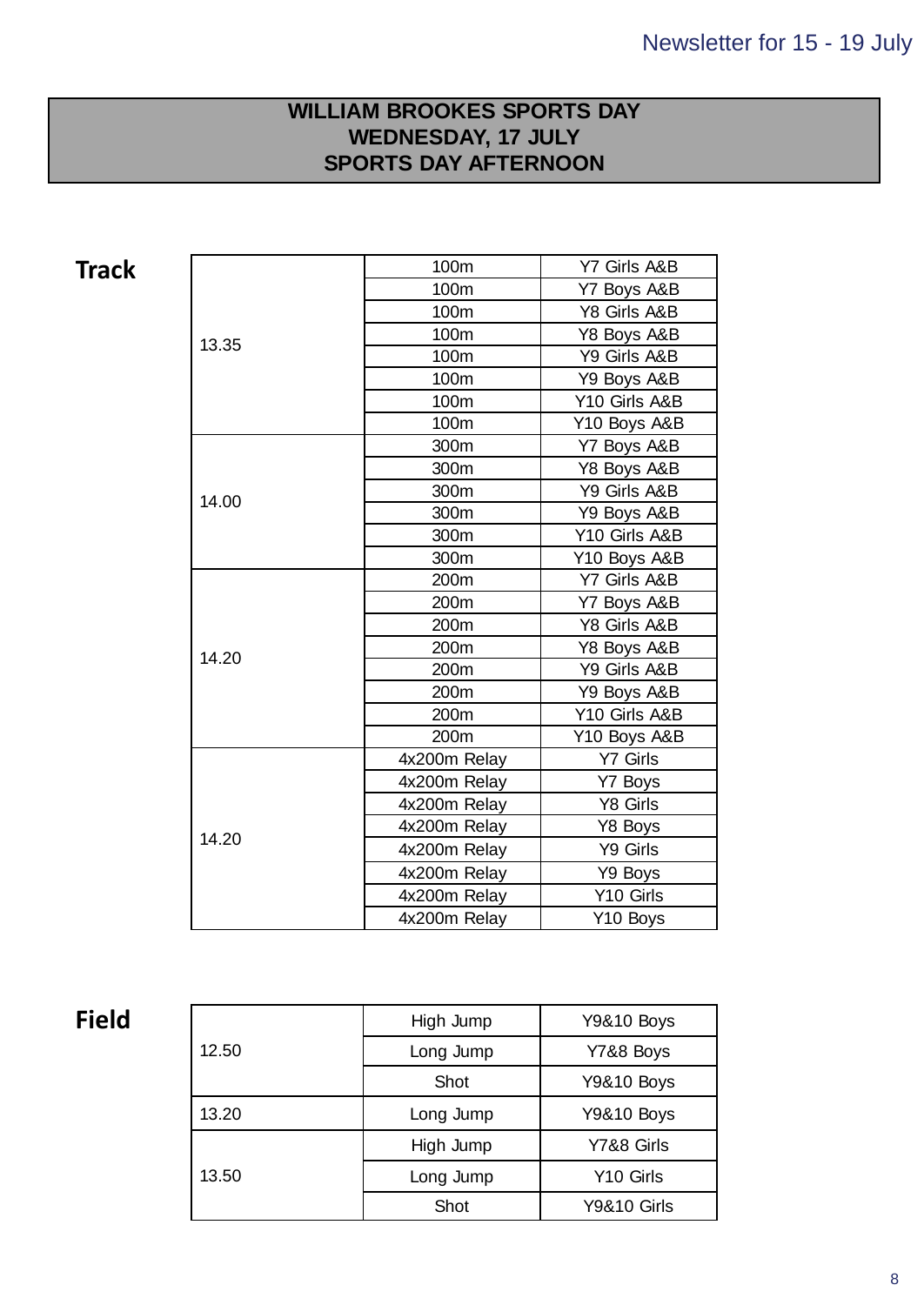## **Right click and select in EQRIGHT click and select**  $\mathbf{C}$  **in EQRIGHT construction**  $\mathbf{C}$  **is a select of**  $\mathbf{C}$ **WILLIAM BROOKES SPORTS DAY WEDNESDAY, 17 JULY**

- 1. **EVERYONE** should come to school in their PE kit (whether participating or not)
- 2. **Students, wherever possible, should wear tops in their House colours**.
- 3. Please wear warm clothing if bad weather or bring suntan cream and hats if sunny.
- 4. You should bring all of your books for that day in case sports day has to be postponed.

## **Morning**

- 1. The times for the morning lessons are as follows:
	- 08.50 Period 1
	- 09.50 Period 2
	- 10.50 Break
	- 11.10 Period 3 (Shortened)
	- 12.00 Lunch
- 2. Students who are participating in Field events should go straight to the field and report to their event area at the appropriate time.
- 3. Lunch Arrangements All competitors should aim to have lunch at 12.00 so they are ready for their competition later.

### **Afternoon**

A programme of all events, times and details are attached and in the Sports Centre. Students are to make sure they are on time for their event.

- 12.40 Students go to their tutor base to be registered
- 12.45 Tutors escort all students to their House area, details are attached,
- 12.50 Competition starts, all hurdlers to report to the track marshal.

# **All students, including competitors when not competing, are to remain in their**

## **designated House areas**

### **throughout the afternoon.**

## **House Leaders, Tutors and all 1:1 TA's to supervise students.**

### **Instructions for Tutors will be shared through House Meetings.**

### **NO STUDENTS SHOULD LEAVE THE AREA OTHER THAN IN AN EMERGENCY**

- VALUABLES Students are to lock all valuables in lockers. They will not be collected in and students are not to compete in them
- INHALERS Students who use an inhaler are to remember to take it to the field!
- 15.00 On conclusion of all events, **ALL students** should remain in House areas until dismissed by a senior member of staff.

## **There will be water available for students in House areas and ice creams may be purchased using CASH only.**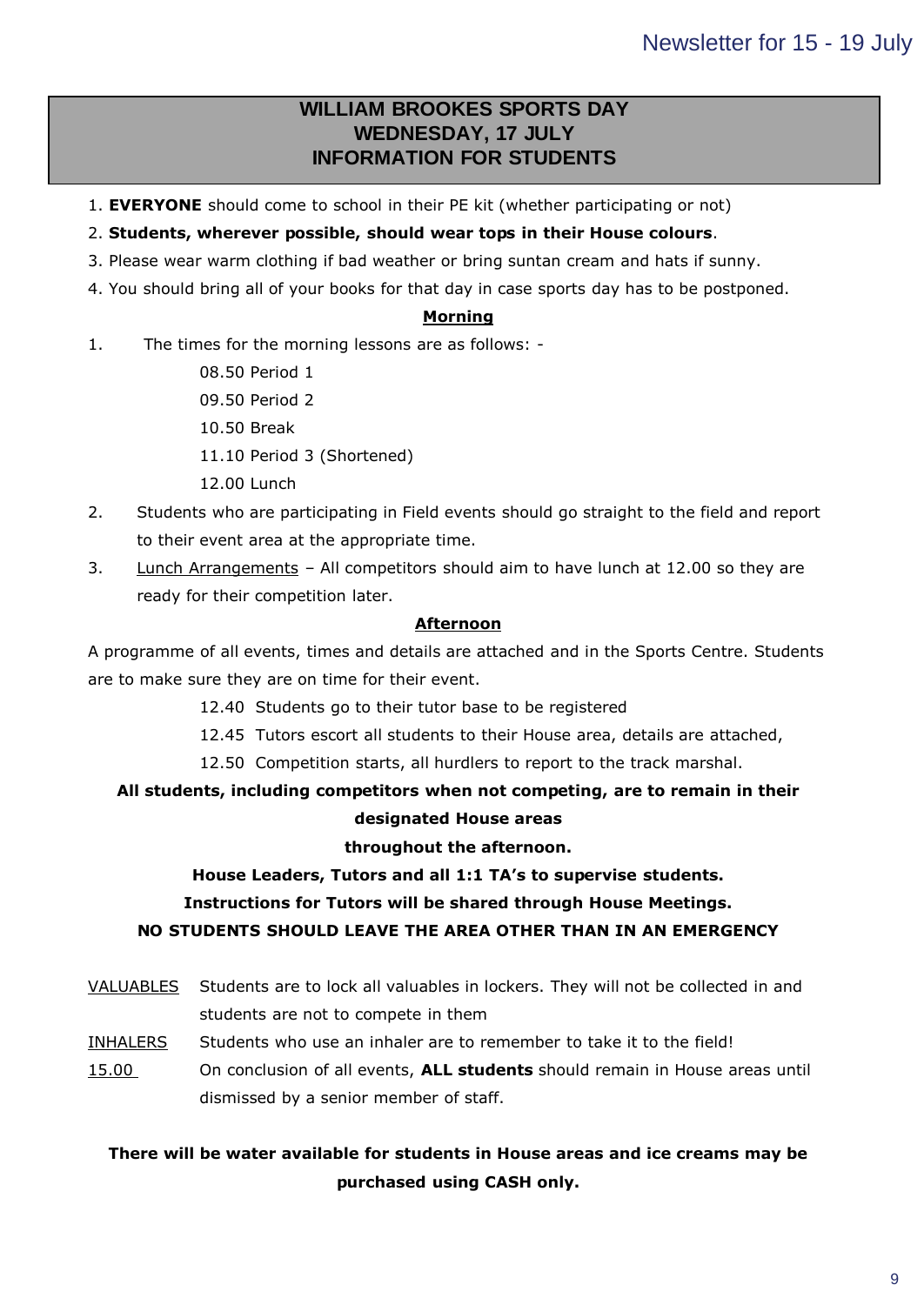

After leaving tutor bases, students need to go to the toilet if required on their way down to the track. There will then be a toilet rota with the HL or AHT escorting students to the toilets in groups.

## Toilet Break Rota:

13.30 London / 13.45 Beijing 14.00 Sydney / 14.15 Athens 14.30 London / 14.45 Beijing 15.00 Sydney / 15.15 Athens

House Leaders/ AHTs will manage the entry/exit to the area. Tutors to take it in turns to manage the behaviour within the area. Each area will have 1 water butts per house for the students to fill water bottles as required.